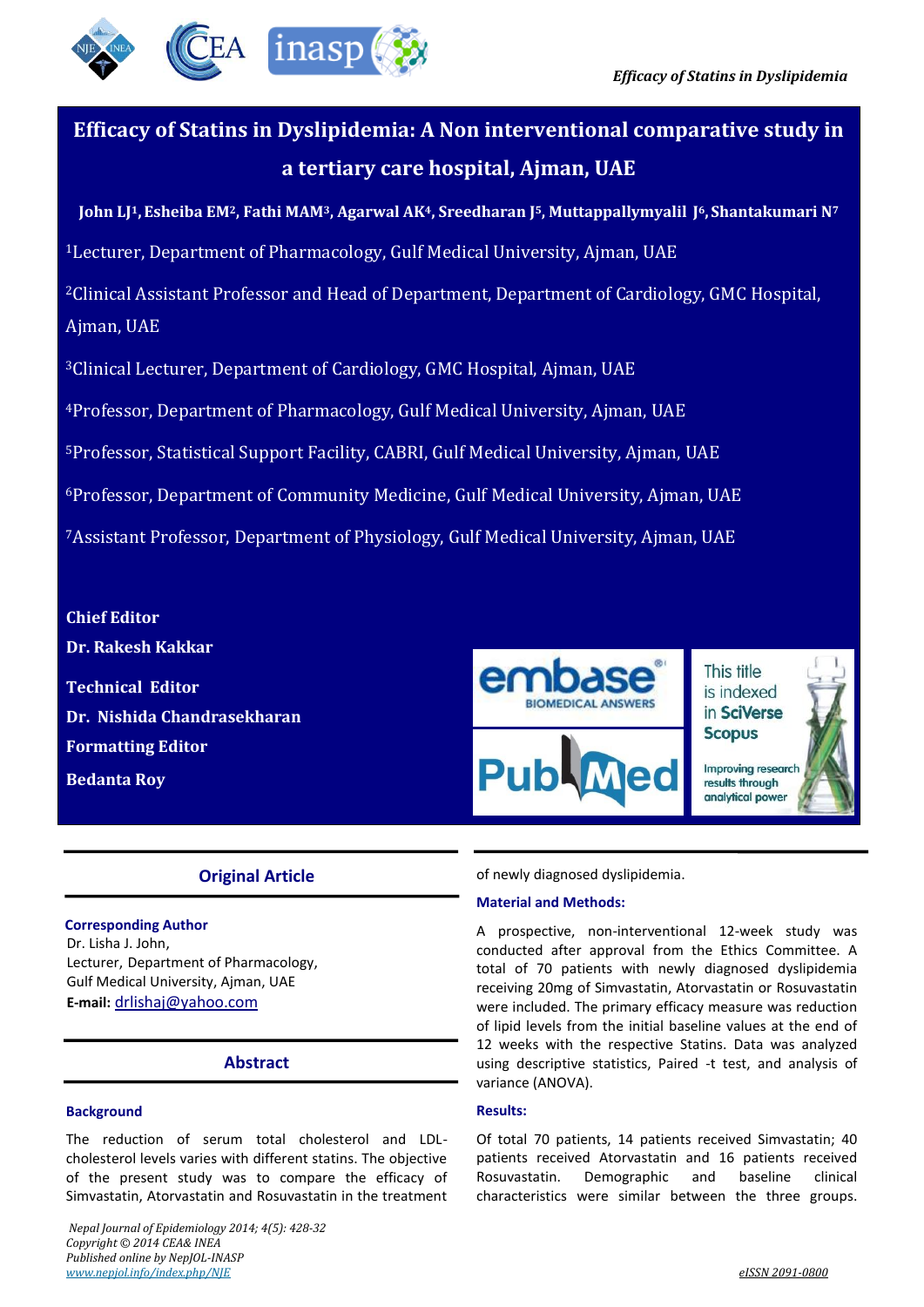

Significant reduction in lipid levels (total cholesterol, and LDL) was seen within the three treatment groups (p<0.01). However, statistically significant difference in the reduction lipid levels was not observed between the three groups.

# **Conclusion:**

We found no significant difference in the reduction of lipid levels between Simvastatin, Atorvastatin or Rosuvastatin patients with newly diagnosed dyslipidemia.

# **Keywords:**

Atorvastatin, Simvastatin, Rosuvastatin, Dyslipidemia

# **Background:**

Cardiovascular diseases (CVD) are the leading cause of mortality in the developed and in most of the developing world. The World Health Organization (WHO) estimates that dyslipidemia is associated with more than half of global cases of ischemic heart disease and more than 4 million deaths per year<sup>1</sup>. Prevalence of hypercholesterolemia in Arab world ranges from 2.7-51.6%<sup>2</sup>. In the United Arab Emirates, the prevalence of hypercholesterolemia is estimated to be around 39.6%<sup>3</sup>.

Statins are now the established first-line cholesterollowering drugs due to their effectiveness and safety<sup>4</sup>. Treatment with statins has shown reduction in the recurrence of cardiovascular events, cardiovascular death and all-cause mortality in patients with hypercholesterolemia<sup>5</sup>. The effects on the cholesterol levels vary with different statins. The dose-response relationship of all statins seems to be relatively flat, however, with a 15% to 30% further decrease in cholesterol with every doubling of the dose<sup>6</sup>.

Studies have reported ethnic differences in the response to statins, Among the Japanese patients very low doses of Simvastatin brought about 20% reduction in total cholesterol and 25% of LDL-C<sup>7</sup>. Similarly with rosuvastatin among the Asian population, low doses are preferred. Some of the comparative trials have demonstrated superiority of Rosuvastatin over Atorvastatin and Simvastatin in lowering the serum total cholesterol and LDL-cholesterol concentrations<sup>6,8,9</sup>. However, limited studies on Statin therapies in hypercholesterolemia have been published from the Middle East. This study compared the efficacy of atorvastatin, simvastatin and Rosuvastatin in the treatment of newly diagnosed dyslipidemia among patients reporting to Cardiology Department of a tertiary care center.

# **Material and Methods:**

### **Study design and the participants:**

A non-interventional study was carried out among adult patients with newly diagnosed dyslipidemia reporting to the Department of Cardiology from January 2012. All patients were screened based on the inclusion criteria and recruited into the study after obtaining the informed consent. Their baseline serum lipid levels (total cholesterol, triglycerides, LDL and HDL levels), fasting blood sugar levels (FBS), HbA1c levels, serum creatinine levels, Liver function test (aspartate

# *Efficacy of Statins in Dyslipidemia*

transaminase (AST) and alanine transaminase (ALT)) were recorded. The patients were followed up after three months (12 weeks) of treatment, during this visit serum lipid levels were recorded assess the reduction of lipid level with the respective Statins. The liver function test and serum creatinine levels were also assessed.

# **Data collection:**

A Case Record Form (CRF) was used for the data collection. The socio-demographic characteristics, laboratory reports of biochemical parameters, treatment details, baseline and end of treatment lipid parameters were collected. Patients receiving 20 mg of Simvastatin, Atorvastatin or Rosuvastatin were followed up after 12 weeks of initiating treatment to assess the efficacy.

### **Inclusion criteria:**

The patients of both gender, age above 20 years, newly diagnosed dyslipidemia and willing to participate in the study were included.

# **Exclusion criteria:**

The patients with secondary hyperlipoproteinemias, active liver disease and renal insufficiency were not included

# **Sample size calculation:**

To detect a minimum difference of 25mg in LDL levels with a standard deviation of 20mg and the power of the study at 80% and a statistical significance of p value <0.05, a sample of 14 patients in each treatment arm was estimated.

### **Outcome Variable:**

The outcome variables included in this study were total cholesterol, triglycerides, LDL and HDL levels after 12 weeks of treatment.

### **Explanatory variable:**

The explanatory variable was 20mg statin (Atorvastatin, Simvastatin or Rosuvastatin)

**Ethical committee approval:** Ethical review board approval was obtained for the study and all patients provided written informed consent.

**Data management and statistical analysis:** SPSS version 21 software (Chicago, Illinois, USA) was used for data analysis. Data was analyzed using descriptive statistics, Paired -t test, and analysis of variance (ANOVA).

### **Result:**

Of total 70 patients included in the study, 14 patients received Simvastatin; 40 patients received Atorvastatin and 16 patients received Rosuvastatin. Table-1 details the demographic and baseline clinical characteristics of study patients in each group and these were comparable between the three groups. The mean age of the patients was approximately 43 years and males were the majority in all the three groups. More than half of the patients were of Arab ethnicity 38(54.3%) followed by Asians 18 (25.7%).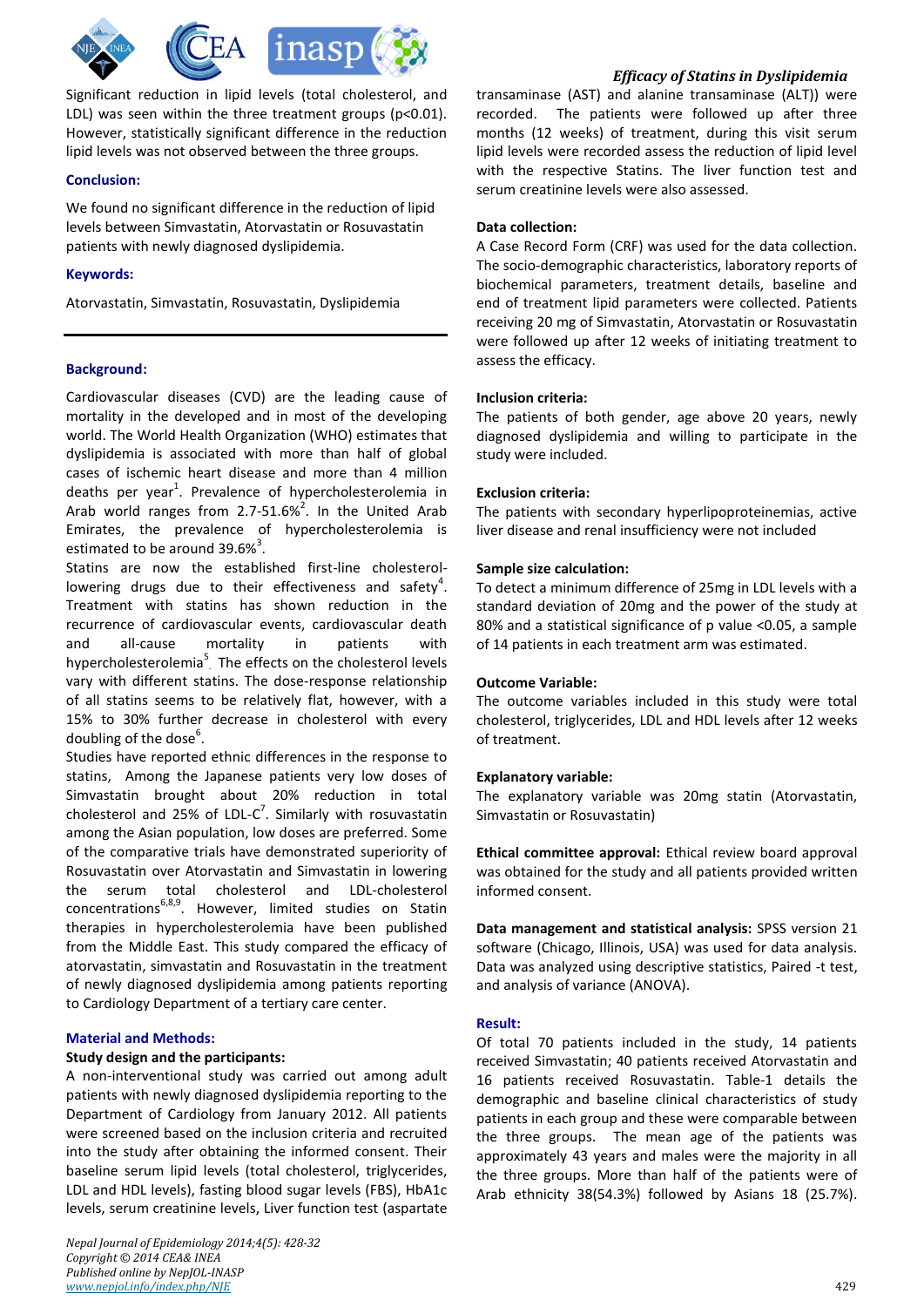

Males formed the majority in all the three groups, 12 (85.7%) in Simvastatin, 40 (72.5%) in Atorvastatin, 14 (87.5%) in Rosuvastatin groups

# **Table 1: Demographics and baseline characteristics for the three treatment groups**

| <b>Baseline</b><br>characteristics  | <b>Simvastatin</b><br>(n=14) |           | <b>Atorvastatin</b><br>(n=40) |           | <b>Rosuvastatin</b><br>(n=16) |           | p<br>value |
|-------------------------------------|------------------------------|-----------|-------------------------------|-----------|-------------------------------|-----------|------------|
|                                     | <b>Mean</b>                  | <b>SD</b> | <b>Mean</b>                   | <b>SD</b> | <b>Mean</b>                   | <b>SD</b> |            |
| Mean Age (in years)                 | 40.0                         | 9.3       | 46.4                          | 10.0      | 43.8                          | 7.3       | <b>NS</b>  |
| Serum Creatinine<br>(mg/dl)         | 0.9                          | 0.14      | 0.8                           | 0.16      | 0.9                           | 0.14      | <b>NS</b>  |
| <b>Total cholesterol</b><br>(mg/dl) | 204.5                        | 38.6      | 236.8                         | 28.0      | 241.0                         | 44.0      | <b>NS</b>  |
| Triglycerides(mg/dl)                | 139.5                        | 42.0      | 154.7                         | 58.0      | 140.0                         | 47.0      | <b>NS</b>  |
| LDL(mg/dl)                          | 140.0                        | 33.8      | 161.8                         | 28.0      | 167.0                         | 44.0      | <b>NS</b>  |
| HDL(mg/dl)                          | 43.79                        | 7.2       | 44.2                          | 8.7       | 46.0                          | 9.6       | <b>NS</b>  |
| <b>ALT (IU/I)</b>                   | 27.3                         | 10.1      | 23.0                          | 14.1      | 23.9                          | 10.1      | <b>NS</b>  |
| AST(IU/I)                           | 20.8                         | 4.6       | 21.0                          | 5.6       | 23.2                          | 6.7       | <b>NS</b>  |
| FBS(mg/dl)                          | 110                          | 28        | 111.0                         | 29.0      | 108.0                         | 21.0      | <b>NS</b>  |
| HbA1c%                              | 6.9                          | 1.8       | 7.6                           | 2.0       | 7.6                           | 2.2       | <b>NS</b>  |

×NS p>0.05, statistically not significant

# **Table 2: Baseline lipid parameters and percent change at the end of 12 weeks**

| Drug group               | <b>Lipid parameters</b>  | Baseline (mg/dl) | % change | p value   |
|--------------------------|--------------------------|------------------|----------|-----------|
| Simvastatin<br>$(n=14)$  | <b>Total cholesterol</b> | 204.5            | 17.3     | < 0.01    |
|                          | <b>Triglycerides</b>     | 139.5            | 8.4      | <b>NS</b> |
|                          | LDL                      | 140              | 24.5     | < 0.01    |
|                          | HDL                      | 43.79            | $-0.6$   | <b>NS</b> |
| Atorvastatin<br>$(n=40)$ | <b>Total cholesterol</b> | 236.8            | 21.0     | < 0.001   |
|                          | <b>Triglycerides</b>     | 154.75           | 12.1     | <b>NS</b> |
|                          | LDL                      | 161.8            | 29.8     | < 0.001   |
|                          | HDL                      | 44.2             | $-2.3$   | < 0.05    |
| Rosuvastatin<br>$(n=16)$ | <b>Total cholesterol</b> | 241.1            | 16.0     | < 0.001   |
|                          | <b>Triglycerides</b>     | 139.4            | 9.78     | <b>NS</b> |
|                          | LDL                      | 167.4            | 21       | < 0.001   |
|                          | HDL                      | 46               | $-0.8$   | <b>NS</b> |

×NS p>0.05, statistically not significant \*p<0.05, statistically significant †p<0.01, statistically significant

Simvastatin, Atorvastatin and Rosuvastatin reduced total cholesterol by 17.3%, 21% and 16% and LDL-cholesterol levels by 24.5%, 29.8% and 21% respectively and this reduction within each group was statistically significant (p<0.01). All the three statins increased the HDL levels; however, the rise was not statistically significant (Table-2). Statistically significant difference in the reduction of lipid levels was not observed between the three groups of statins of milligram- equivalent doses.

#### **Discussion**

# **Comparison between Simvastatin, Atorvastatin and Rosuvastatin and LDL levels**

At the end of 12 weeks treatment with 20 mg Simvastatin, Atorvastatin and Rosuvastatin, total cholesterol and LDLcholesterol levels reduced significantly within each group (p<0.01). There was no significant difference in the levels

# *Efficacy of Statins in Dyslipidemia*

between the three groups of patients with hypercholesterolemia receiving of Simvastatin, Atorvastatin or Rosuvastatin in milligram- equivalent doses. In contrast to this finding, previous studies reported superiority of Rosuvastatin in improving the lipid profile of patients with hypercholesterolemia over Simvastatin and Atorvastatin in  $\frac{1}{2}$  milligram-equivalent doses<sup>8,10</sup>. Binbrek AS et al documented greater reductions in LDL-C levels with a starting dose (10 mg) of Rosuvastatin compared with atorvastatin 10 mg $^{11}$ . Studies from Qatar, Pakistan and Greece also reported similar findings of significant reduction in low-density lipoprotein cholesterol and total cholesterol levels with Rosuvastatin<sup>12-14</sup>.

# **Comparison between Simvastatin, Atorvastatin and Rosuvastatin and HDL levels**

We observed that all the three groups increased the HDL levels however the rise was not statistically significant. Previous reports also noted increase in the high-density lipoprotein cholesterol in the Rosuvastatin groups were greater compared with all other groups<sup>8,10-14</sup>.

### **Rosuvastatin and effect on lipid levels**

In comparison to prior reports Rosuvastatin did not produce significant reduction in the lipid parameters. The present study results were in line with a previous study from Japan <sup>15</sup>. The probable reasons could be due to varying sample size in each group and may also be related to variation in drug response associated with ethnic groups. Interethnic differences in statin efficacy in terms of differential LDL-C response to statin therapy have been documented in several pharmacologic investigations carried out among African-Americans, American Indians, Whites Hispanics and South Asians<sup>16,17</sup>. An international study from the Middle East region evaluating the frequency of lipid abnormalities in patients receiving statin treatment for long duration showed that almost two-thirds of statin-treated patients in the United Arab Emirates, Saudi Arabia, Lebanon and Jordan had inadequately controlled lipid levels $^{18}$  In this study the strongest variables associated with lipid abnormalities were current tobacco smoking and sedentary lifestyle $^{18}$ .

# **Statins and updated hypercholesterolemia treatment guidelines**

In the most recent update in treatment of hypercholesterolemia is the publication of The American College of Cardiology and American Heart Association (ACC/AHA) guidelines on the treatment of blood cholesterol to reduce atherosclerotic cardiovascular risk in adults. According to this guideline LDL-Cholesterol levels is no more considered as a major risk factor for coronary events. This guideline identifies four major groups of patients for whom cholesterol-lowering statins, have the greatest chance of preventing cardiovascular and cerebrovascular events. Patients with any form of clinical cardiovascular disease, LDL-C levels of 190 mg per dl, patients 40 to 75 years of age who have diabetes and finally patients 40 to 75 years of age who do not have diabetes but who do have an estimated 10-year ASCVD risk of 7.5% or greater<sup>19</sup>.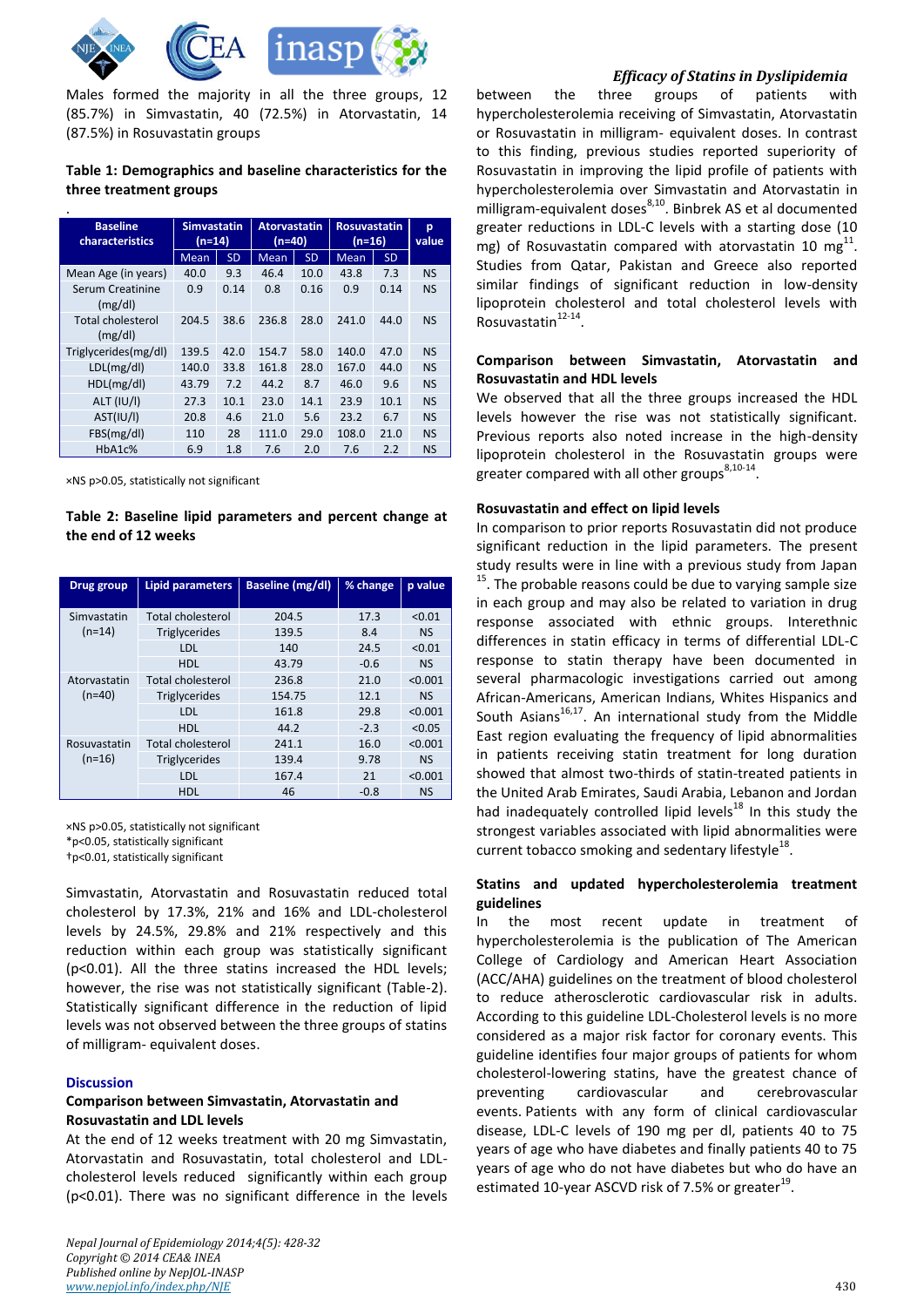



# **Conclusion:**

This was a three arm head to head comparison study of Simvastatin, Atorvastatin and Rosuvastatin among the Middle East population with newly diagnosed dyslipidemia. This study revealed significant reduction in lipid levels (total cholesterol, and LDL) within the three treatment groups but no significant difference in the reduction of lipid levels observed between Simvastatin, Atorvastatin or Rosuvastatin after 12 weeks of treatment.

## **Limitations of the study:**

In the present study, the patient adherence to statin therapy was not confirmed by patient diary or pill count. Life style modification adopted by the patients was not assessed in the study which could impact the overall benefit with treatment.

# **Future scope of the study:**

Further studies can be conducted in accordance with the latest ACC/AHA guidelines which would provide useful information and explore the pharmacogenetic variation in response to statins.

# **Author's contribution:**

LJJ designed the study, conducted literature review, interpreted the results, drafted the manuscript, edited and reviewed the manuscript. EMFE participated in the designing of the study, acquired the data, edited and reviewed the manuscript. MAMF participated in the designing of the study, and acquired the data. JD participated in the designing of the study statistical analysis, interpreted the data, and revised the manuscript. JK planned the study with LJJ, interpreted the data, drafted the manuscript, and revised it. AK participated in concept design and report preparation. NS participated in concept design and manuscript editing. All the authors approved the final document.

### **Conflict of interest:**

There is no conflict of interest among authors arising from the study.

### **Acknowledgments:**

The authors would like to acknowledge Research and Ethics committee of Gulf Medical University, Ajman, UAE for providing the clearance to conduct this research. Furthermore, authors are thankful to the support given by the Department of Cardiology of GMC hospital, Ajman from where the patients with newly diagnosed dyslipidemia reported for the current study.

### **References:**

1. Eaton CB. Hyperlipidemia. Prim Care Clin Office Pract 2005; 32:1027–1055.

http://dx.doi.org/10.1016/j.pop.2005.09.002 PMid:16326226

2. Giacaman R, Khawaja M, Nuwayhid I. Public Health in the Arab World. Cambridge University Press, 2012, pp 152

# *Efficacy of Statins in Dyslipidemia*

3. Alhyas L, McKay A, Balasanthiran A. Prevalences of overweight, obesity, hyperglycaemia, hypertension and dyslipidaemia in the Gulf: systematic review. R Soc Med Sh Rep 2011; 2(7):55.

4. World Health Organization. Prevention of Cardiovascular Disease. Guidelines for assessment and management of cardiovascular risk. Geneva: WHO, 2007. Available from:URL:http://www.who.int/cardiovascular\_diseases/gui delines/Full%20text.pdf (Accessed on 2014 Sept 20)

5. Baigent C, Keech A, Kearney PM, Blackwell L, Buck G, Pollicino C, et al. Efficacy and safety of cholesterol-lowering treatment: prospective metaanalysis of data from 90,056 participants in 14 randomised trials of statins. Lancet 2005; 366:1267-1278. doi:10.1016/S0140-6736(05)67394-1.

http://dx.doi.org/10.1016/S0140-6736(05)67394-1

6. Law MR, Wald NJ, Rudnicka AR. Quantifying effect of statins on low density, lipoprotein cholesterol, ischaemic heart disease and stroke: systematic review and metaanalysis. BMJ 2003; 326;1423-32

# http://dx.doi.org/10.1136/bmj.326.7404.1423

PMid:12829554 PMCid:PMC162260

7. Matsuzawa Y, Kita T, Mabuchi H, Matsuzaki M, Nakaya N, Oikawa S, et al. for the J-LIT Study Group. Sustained reduction of serum cholesterol in low-dose 6-year simvastatin treatment with minimum side effects in 51,321 Japanese hypercholesterolemic patients: implication of the J-LIT study, a large scale nationwide cohort study. Circ J 2003; 67:287–294.

http://dx.doi.org/10.1253/circj.67.287 PMid:12655157

8. Jones PH, Davidson MH, Stein EA, Bays HE, McKenney JM, Miller E, et al. Comparison of the efficacy and safety of Rosuvastatin versus atorvastatin, simvastatin, and pravastatin across doses (STELLAR Trial). Am J Cardiol 2003; 92(2):152-60.

http://dx.doi.org/10.1016/S0002-9149(03)00530-7

9. McKenney JM, Jones PH, Adamczyk MA, Cain VA, Bryzinski BS, Blasetto JW, et al. Comparison of the efficacy of rosuvastatin versus atorvastatin, simvastatin, and pravastatin in achieving lipid goals: results from the STELLAR trial. Curr Med Res Opin 2003; 19(8):689-98.

http://dx.doi.org/10.1185/030079903125002405 PMid:14687438

10. Jones PH, Hunninghake DB, Ferdinand KC, Stein EA, Gold A, Caplan RJ, et al. Effects of Rosuvastatin versus atorvastatin, simvastatin, and pravastatin on non-highdensity lipoprotein cholesterol, apolipoproteins, and lipid ratios in patients with hypercholesterolemia: additional results from the STELLAR trial. Clin Ther 2004; 26(9):1388- 99.

http://dx.doi.org/10.1016/j.clinthera.2004.09.006

11. Bener A, Dogan M, Barakat L, Al-Hamaq AO. Comparison of Cost-Effectiveness, Safety, and Efficacy of Rosuvastatin versus Atorvastatin, Pravastatin, and Simvastatin in Dyslipidemic Diabetic Patients With or Without Metabolic Syndrome. J Prim Care Community Health 2014; 5(3):180- 187.

http://dx.doi.org/10.1177/2150131914520991 PMid:24522932